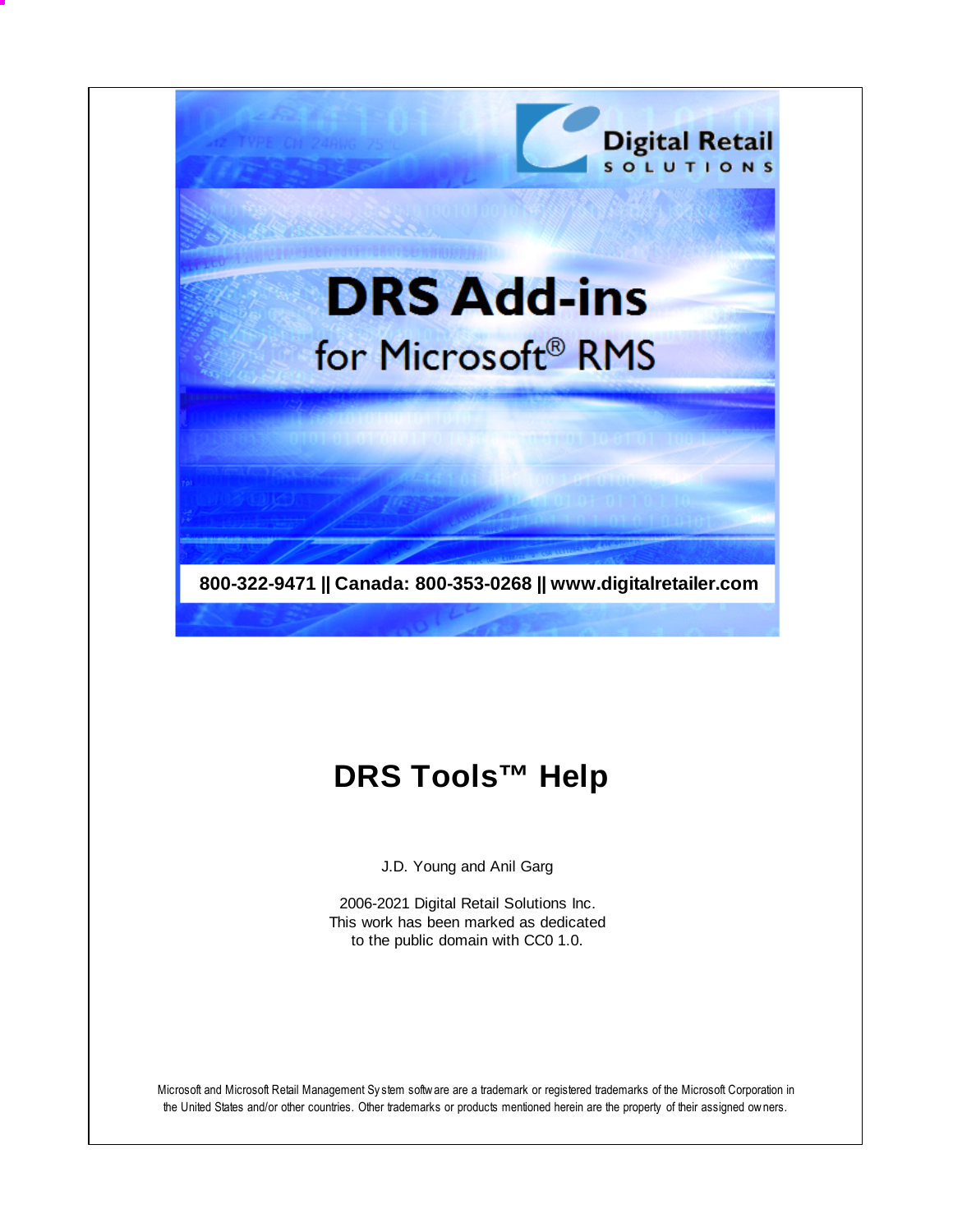# **Table of Contents**

| 1 DRS Tools Online Help |
|-------------------------|
|                         |
|                         |
| 3 Configuration         |
|                         |
| Registration            |
|                         |
| 4 Operation             |
| General                 |
| Wizards                 |
|                         |
|                         |
|                         |
|                         |
|                         |
|                         |
|                         |
|                         |
| <b>Reports</b>          |
| 5 Contact Info<br>15    |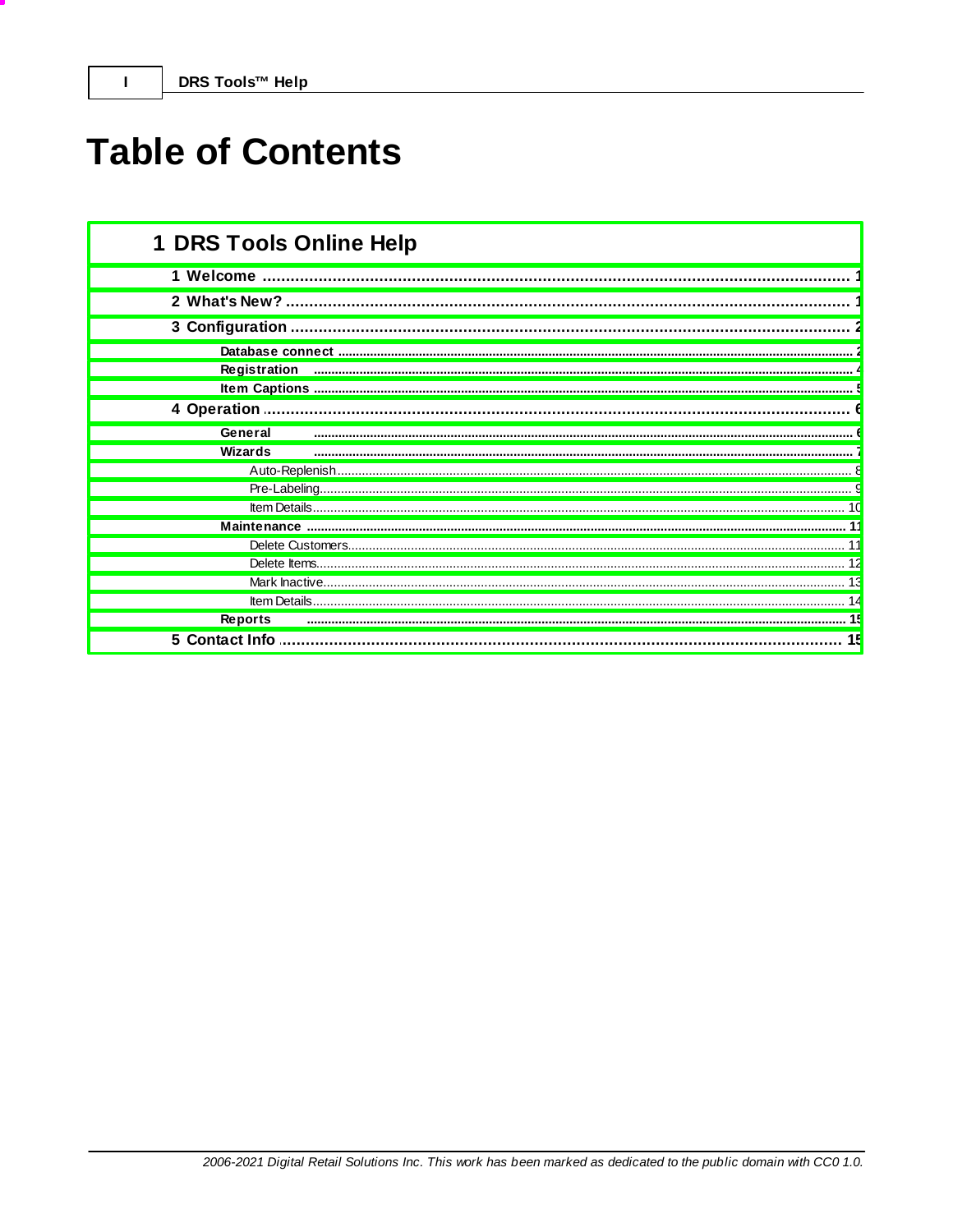## <span id="page-2-0"></span>**1 DRS Tools Online Help**

## **1.1 Welcome**

This utility expedites certain procedures and processes in RMS through the use of wizards and maintenance tools. DRS Tools is designed to work with Store Operations or HeadQuarters.

You can use DRS Tools to:

- Mark items for inclusion in auto-replenishment services
- Mark items for inclusion in pre-labeling services
- View what item data\* is transmitted to participating suppliers running **DRS Linker**
- Perform maintenance tasks such as mark items inactive, or mass delete customers and items with no activity

\*Special reports are included with DRS Tools to list qualifying items. These reports can be used to view what data is transmitted by **DRS Linker™**.

**NOTE:** For DRS Tools to work properly your items must be assigned to their appropriate suppliers and include SRNs (Supplier Reorder Numbers).

2006-2021 Digital Retail Solutions Inc. This work has been marked as dedicated to the public domain with CC0 1.0.

## <span id="page-2-1"></span>**1.2 What's New?**

The following enhancements have been added since the initial release of **DRS Tools**.

#### **By December 2021**

Removed licensing requirement, expiry date, and copyright restriction. This work has been marked as dedicated to the public domain with CCO 1.0. To view a copy of this license, visit: <http://creativecommons.org/publicdomain/zero/1.0>

#### **January 2014**

Updated licensing routine to show expiry date in header when 30 days remain, starts flashing when 15 days remain, and displays registration key form upon startup when 5 days remain

#### **June 2012**

- Changed email message used for sending registration request
- Moved registration key to database so retailer has to enter it only once for all workstations
- Added time limit to the registration key. Updated Registration form and About form to show the expiry date

#### **June 2010**

• Added ability to enable Pre-Labeling for any Supplier

#### **March 2009**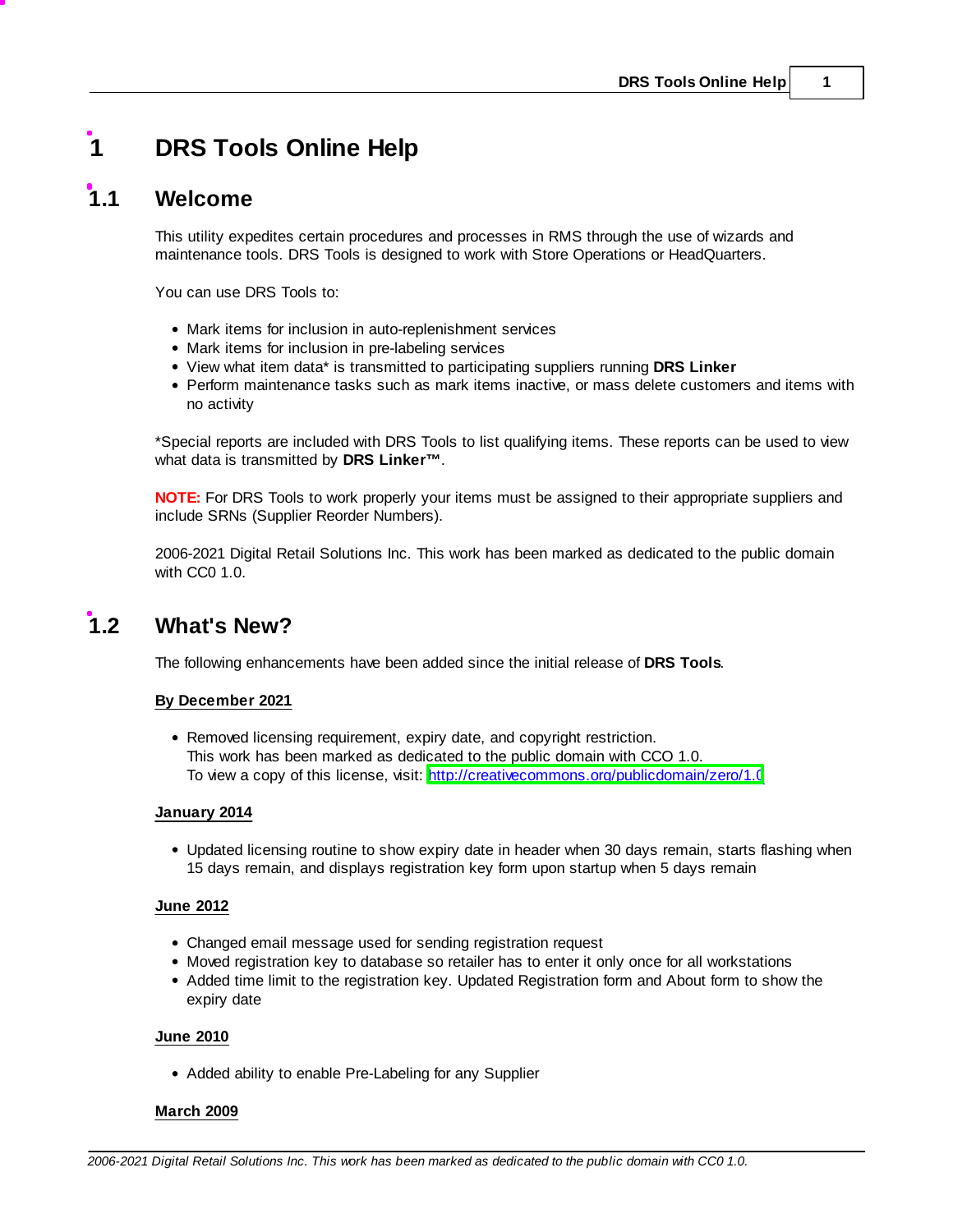- Added "Enable Not available on PO" to Inactive Item Wizard
- Added "Remove Available on web" options to the Inactive Item Wizard

#### **March 2008**

- Added ability to delete items with no activity -- only available for single store
- Added ability to delete customers with no activity -- only available for single store
- Clean-up on forms:
	- a. Added code to select first row by default when data is loading into the grid.
	- b. Added code to select the previously selected row if grid gets focus when down arrow is pressed in the textbox

#### **October 2007**

- Added code to allow user to pick between using Email client or Notepad when requesting a registration key
- Added code so all forms center on main form
- Added code to Item Details form to warn user if they try to close without saving

#### **March 2007**

- Added code to reset database name if error is returned while creating custom index; allow user to enter correct database
- Changed sale price calculation so it also works if there is only one date set; fixed bug in the calculation
- Added code so title will flash if expiring within 3 days
- Added code to decide if database is RMS  $\vee$ 1 or  $\vee$ 2 and read info from appropriate table
- $\bullet$  Made changes to Register form to show the SN for  $\vee$ 1 and ID for  $\vee$ 2 database
- Updated About form to read store details from HQ Configuration table when connected to HQ database
- Added code to encrypt the password in the registry
- Added ability to email key request from register form; message includes store details

## <span id="page-3-0"></span>**1.3 Configuration**

#### **1.3.1 Database connect**

From your Windows Desktop select **Start**, **Programs**, **Digital Retail Solutions**, **DRS Tools**, **DRS Tools**.

If another DRS utility has not already been installed and configured on the same PC, you will receive this pop-up.



#### Select **Yes**.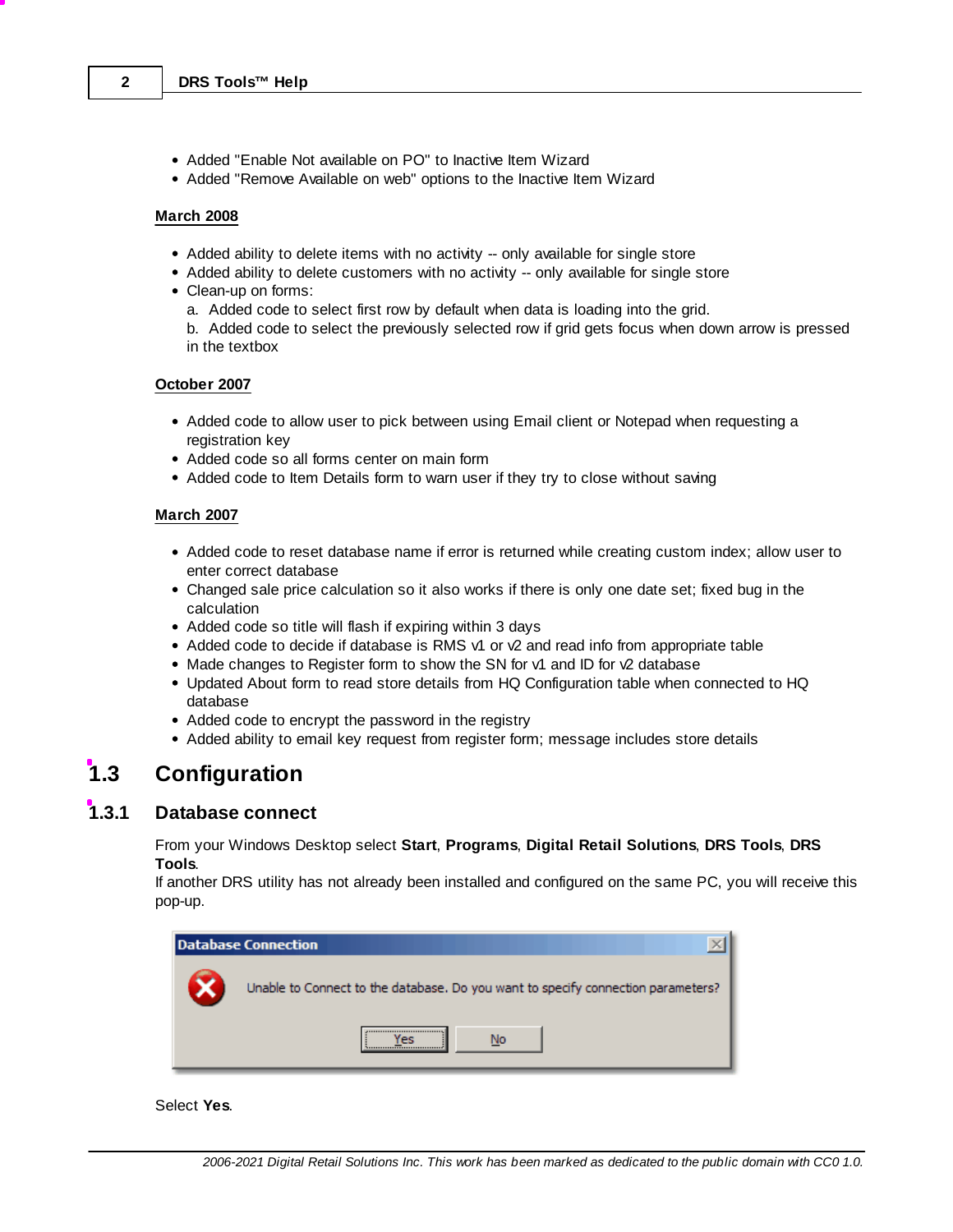If you need to change the database connection setting once **DRS Tools** loads, select **Database**, **Connect**.

| © DRS Tools™    |  |                                   |  |  |  |  |  |  |  |  |
|-----------------|--|-----------------------------------|--|--|--|--|--|--|--|--|
|                 |  | Database Wizards Maintenance Help |  |  |  |  |  |  |  |  |
| Connect<br>Exit |  |                                   |  |  |  |  |  |  |  |  |
|                 |  |                                   |  |  |  |  |  |  |  |  |

The database login will appear.

| DRS Tools™ - Database Login | ×                |
|-----------------------------|------------------|
| Server                      | (local)          |
| User Name                   | sa               |
| Password                    | ****             |
| Database                    | RMSsample        |
| Connection Timeout          | 15               |
| Help                        | Connect<br>Close |

#### **Database Login:**

Server: Name of your RMS server. Use (Local) if DRS Tools is installed on the PC where your RMS database resides.

User Name: SQL Server User Name (default = sa)

Password: SQL Server Password for above user. Your SQL database password is created when you first installed MSDE or SQL Server.

Database: The name of your RMS database (located under RMS Administrator, File, Configure). Connection Timeout: 15 should be fine; increase if you have a slow network connection.

Click on **Connect** to confirm connection. If successful the database refresh message will appear.

| <b>DRS Tools</b>             |  |
|------------------------------|--|
| Database refresh in progress |  |
|                              |  |

This indicates a table update is in progress. When run the first time on a large item database this may take a few minutes to complete. On subsequent runs the refresh looks only for changed data.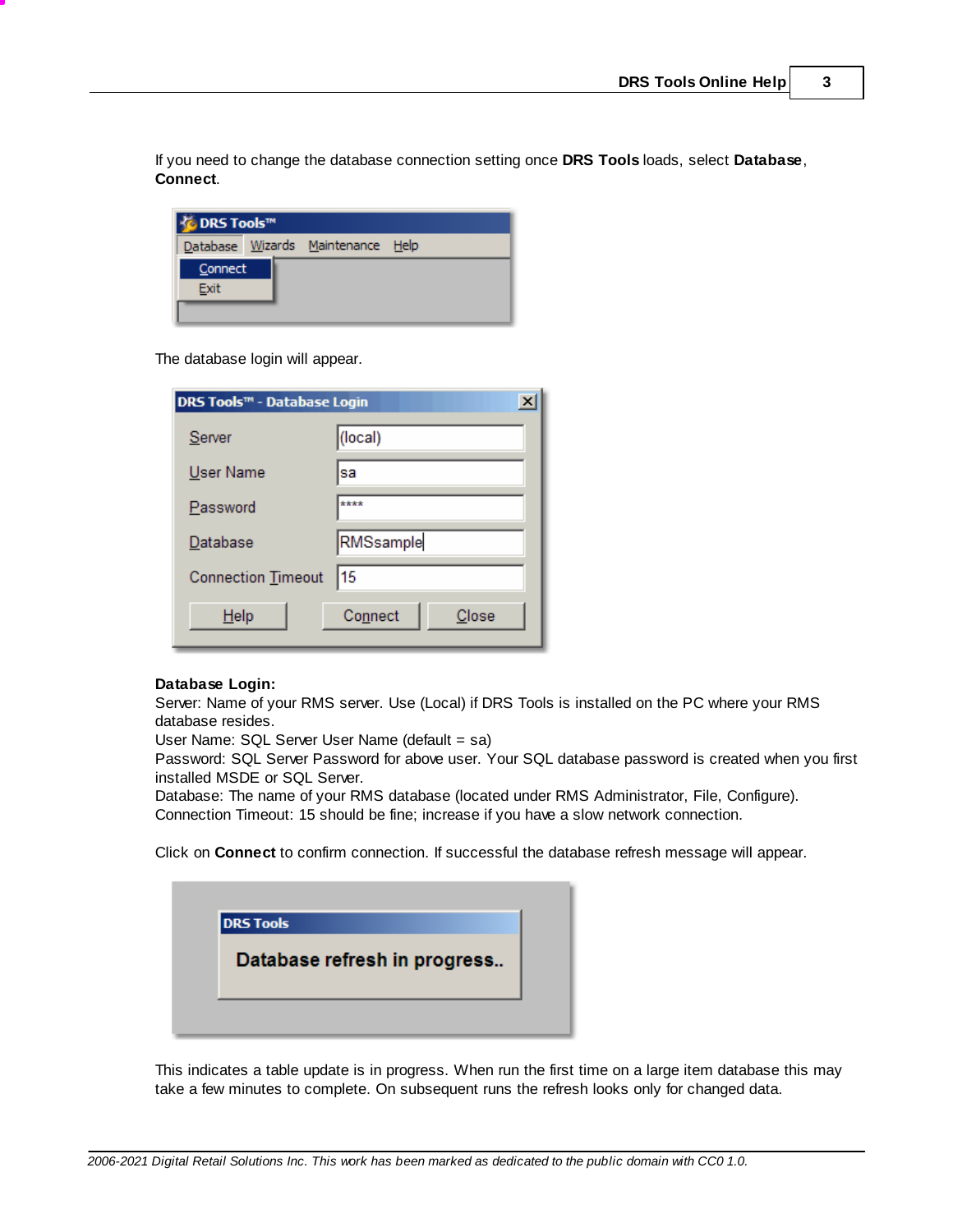**NOTE:** The initial entry of database connections settings will update these settings for all DRS applications currently installed. Subsequent changes will need to be entered for each application on an individual basis.

#### <span id="page-5-0"></span>**1.3.2 Registration**

From your Windows Desktop select **Start**, **Programs**, **Digital Retail Solutions**, **DRS Tools**, **DRS Tools**.

Once **DRS Tools** loads select **Help**, **Register**.

| © DRS Tools™ |  |                              |      |                  |                |  |  |  |  |
|--------------|--|------------------------------|------|------------------|----------------|--|--|--|--|
|              |  | Database Wizards Maintenance | Help |                  |                |  |  |  |  |
|              |  |                              |      | Contents         | F <sub>1</sub> |  |  |  |  |
|              |  |                              |      | Register         |                |  |  |  |  |
|              |  |                              |      | Online Tutorial  |                |  |  |  |  |
|              |  |                              |      | About DRS Tools™ |                |  |  |  |  |
|              |  |                              |      |                  |                |  |  |  |  |

This will pop-up the registration key entry window.

| <b>DRS Tools™ - Registration Key</b> | $\times$                                             |
|--------------------------------------|------------------------------------------------------|
| Serial Number                        | EC77NZ8CZA<br>١.                                     |
| Key                                  | E70060A153325244A033A0931DEA4F1A3B                   |
| Expiration                           | 31 Dec 2014                                          |
|                                      | To request a license key, click envelope icon above. |
| Help                                 | Close<br>Save                                        |

**IMPORTANT:** Your company information must be correct before requesting a registration key. To edit your company information select **Store Operations Manager**, **File**, **Configuration**, **Store** tab. For an HQ key select **HeadQuarters Manager**, **File**, **Configuration**, **Accounts** tab, **Billing Statement Return Address**. Make sure company name, city, state, zip, and phone number are correct. There is a charge to re-issue a registration key for an incorrect address or change of address.

RMS v1.x: Your serial number will begin with QC for Store Operations or QH for Headquarters. RMS  $\sqrt{2}$ .x: Your serial number will be an alphanumeric entry.

Serial Number: If your serial number is not listed correctly, you must first connect to your [database.](#page-3-0)

To secure a license key, click on the envelope icon **and follow** the instructions to email your serial number and company information to [register@digitalretailer.com.](mailto:register@digitalretailer.com)

**Key**: When you receive your registration key, insert the key into the box provided and select **Save**. This will license all PCs running the same version of the application on the local network.

**Expiration**: Date shown will indicate the last day the software will run without renewing the license, To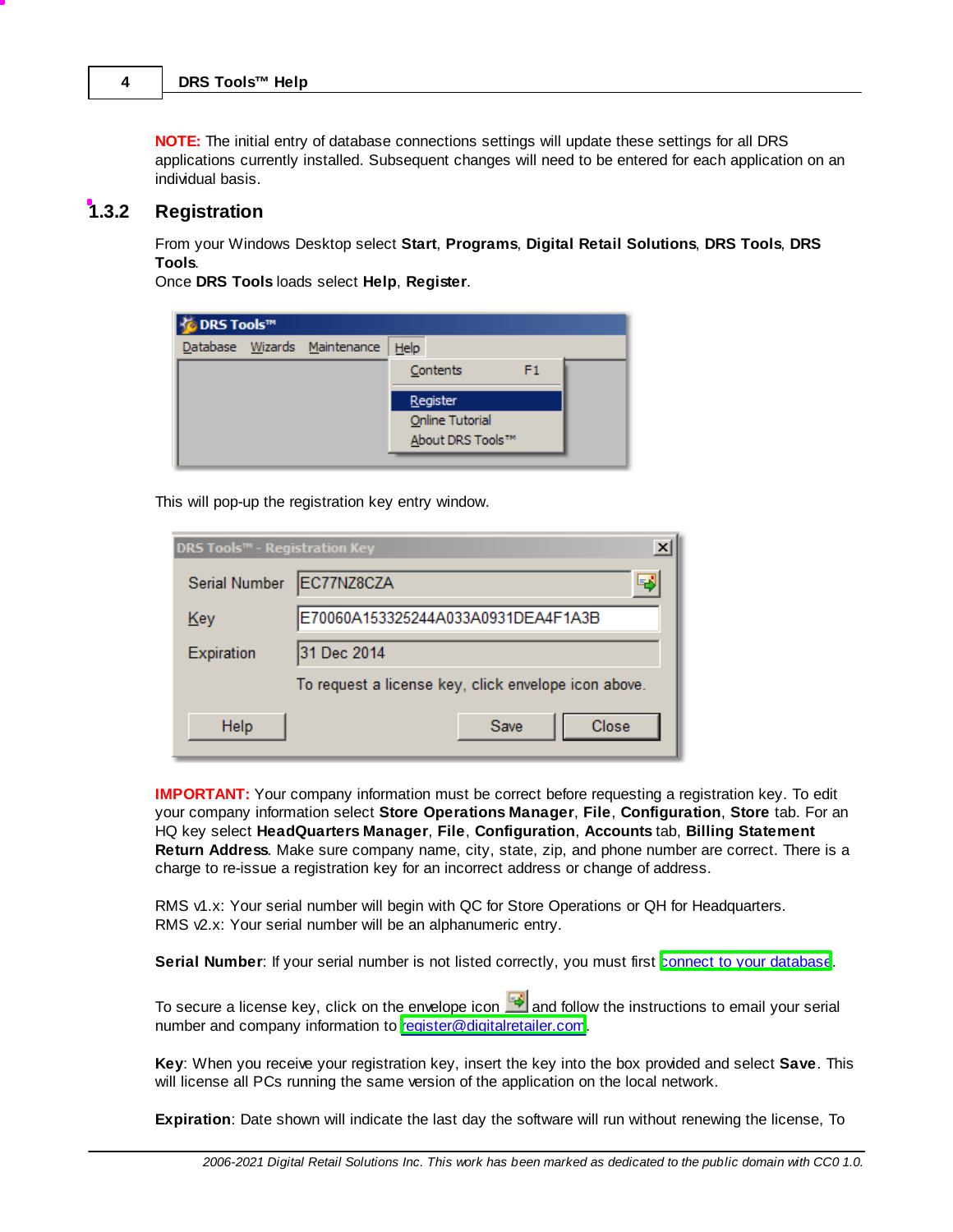renew, click the envelope icon  $\Box$  and follow the instructions.

**NOTE:** The expiry date will show in the title bar of the application when 30 days are remaining and start blinking when 15 days are left. The registration form will appear when 5 days are remaining. You should renew your license during this period to ensure continued operation. Click the envelope key and follow the instructions. The expiry date is also displayed in the **About** form.

**NOTE:** If you are installing a DRS bundle and connect to a Store Operations database, you can enter the master key and it will be saved for all applications in the bundle that support a master key. If you subsequently connect to a HeadQuarters database, you must enter the registration key for each DRS application even if it is the master key.

**IMPORTANT:** This application is licensed by workstation count as defined in **Store Operations Manager**, **Databases**, **Registers**, **Register List**. The count is listed in upper right. Additional licensing fees apply if you move from one count bracket to another (1 PC, 2 PCs, 3-5 PCs, 6-10 PCs, 11-15 PCs, etc.). A new license key is also required.

#### <span id="page-6-0"></span>**1.3.3 Item Captions**

DRS Tools is designed to work with matrix items where Sub-Descriptions 1, 2 and 3 are deployed for sub-categories or matrix dimensions such as Size, Color, and Brand. If you are using these fields for other functions you may need a customized version of DRS Tools. [Contact](#page-16-1)our Support office by email for details.

To label the sub-description fields for their intended usage, select **Manager**, **File**, **Configuration**, **Captions** button, **Item** tab.

| <b>Custom Captions</b>                                                              | $\vert x \vert$ |
|-------------------------------------------------------------------------------------|-----------------|
| $\sqrt{\text{Item}}$<br>Supplier<br>Customer                                        |                 |
| Field names entered here will be displayed in the Database -> Items -> General tab. |                 |
| Sub Description 1<br>Sub Description 1:                                             |                 |
| Sub Description 2<br>Sub Description 2:                                             |                 |
| Sub Description 3<br>Sub Description 3:                                             |                 |
|                                                                                     |                 |
|                                                                                     |                 |
|                                                                                     |                 |
| 0K<br>Cancel                                                                        | Help            |
|                                                                                     |                 |

You will also need to enable **Show previously defined Item SubDescriptions** under **Manager**, **File**, **Configuration**, **Options**, **Item options**.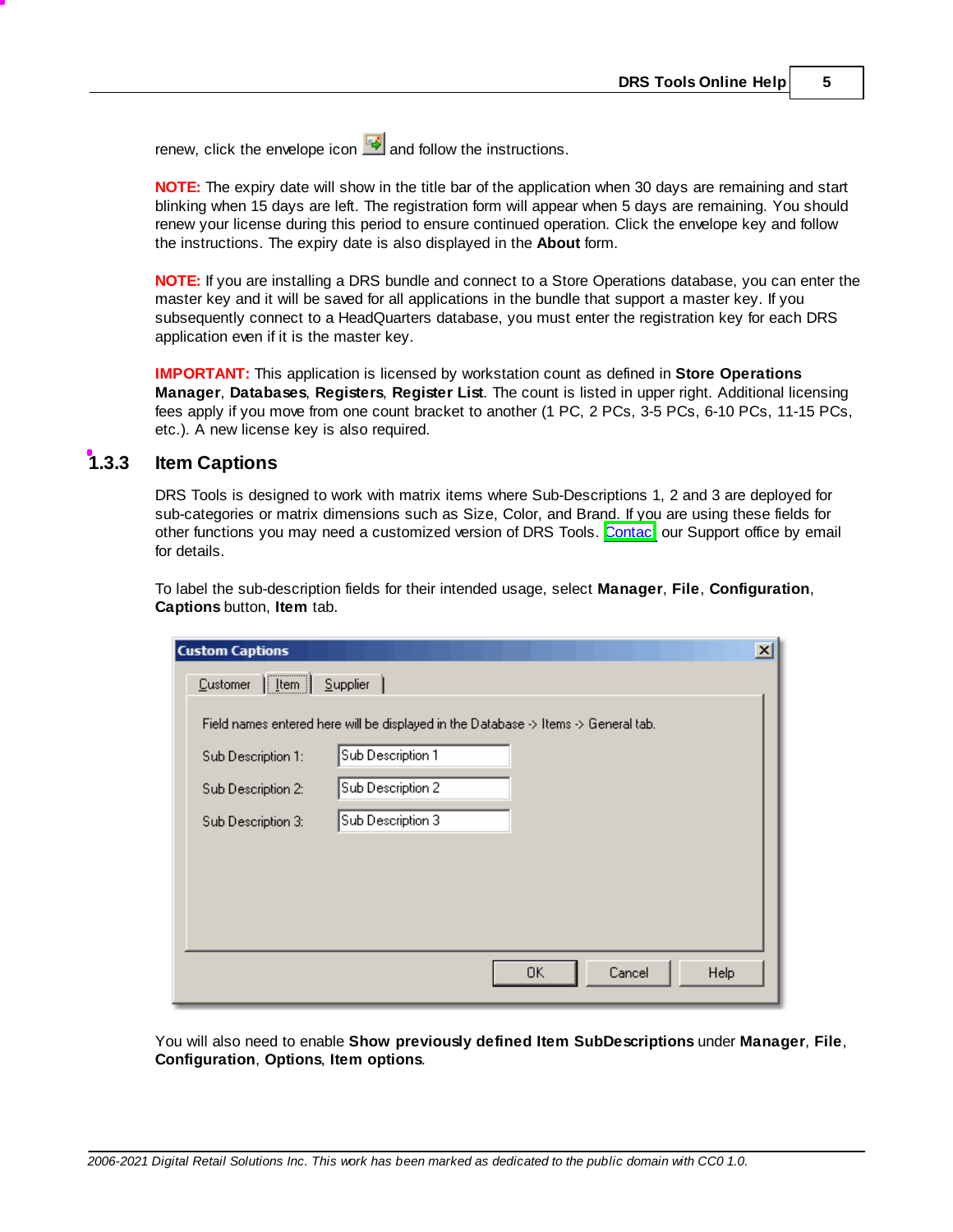| <b>Configuration</b>                                                                           |                                                                                                                                                                                                                                                                                         |                     |    |                              |             | $\boldsymbol{\mathsf{x}}$ |
|------------------------------------------------------------------------------------------------|-----------------------------------------------------------------------------------------------------------------------------------------------------------------------------------------------------------------------------------------------------------------------------------------|---------------------|----|------------------------------|-------------|---------------------------|
| <b>Accounts</b><br>Store                                                                       | Sales Tax<br>Ordering                                                                                                                                                                                                                                                                   | Tender<br>Inventory |    | Accounting<br><b>Options</b> | Multi-Store |                           |
| General options<br>Item options<br>Display out of stock<br>ы<br>Show Item Notes<br>POS options | Always display 'Find' window for Items<br>Calculate cost of kits<br>Display unknown item screen<br>Do not allow sale of items when out of stock<br>Look up unknown items<br>Show Item Extended Description<br>Show Item SubDescriptions<br>Show previously defined Item SubDescriptions |                     |    | Item options                 |             |                           |
| Captions                                                                                       |                                                                                                                                                                                                                                                                                         |                     | OΚ | Cancel                       | Help        |                           |

## <span id="page-7-0"></span>**1.4 Operation**

## **1.4.1 General**

You can press **Esc** on any form to return to the previous form, or to exit the program from the main screen.

Columns can be sized to view all data in that column. Hover over the separator line between columns with your mouse and the cursor will change to a cross with left-right arrows.



Right-click and drag the column to fit, or double-click on the cross to auto-size the column to its longest entry.

#### **To reset the list view to its default column width settings, press F8.**

This application includes hot keys to support fast keyboard operation of menus, buttons, and screen layout.

- **F3** -- clears string search entry boxes without affecting combo box selections
- **F5** -- refreshes list view; useful when database changes have occurred on other stations
- **F6** -- resets the search criteria and clears any list views
- **F8** -- resets the column width to the default settings on list views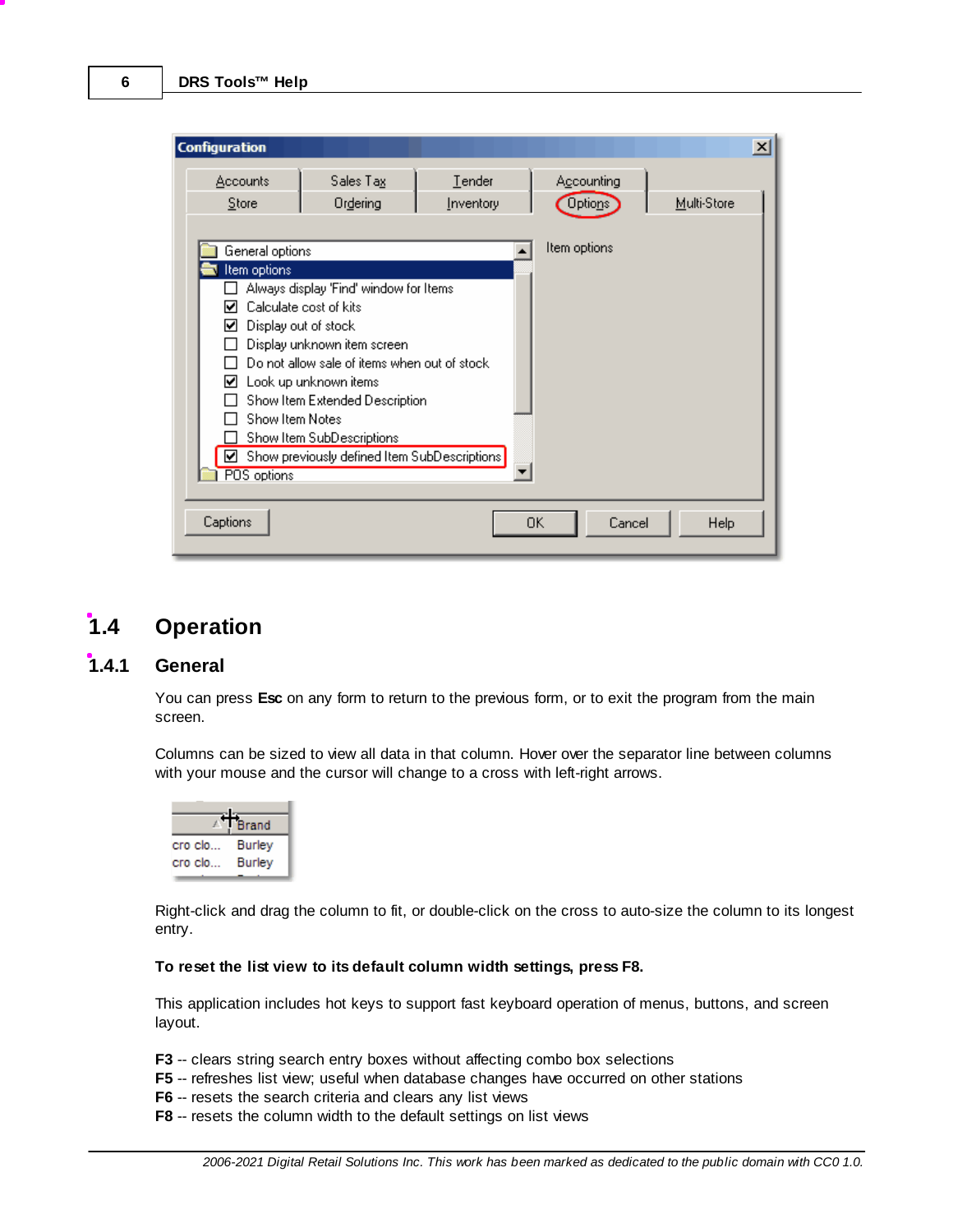Hot keys also include Alt-X combinations for menu and button options.

|--|--|

Example: **Alt-V** for **V**iew, **Alt-C** for **C**lose

If you do not see underlined characters on most buttons and options it means this feature is set to hidden in Windows. To enable this feature go to **Display Properties**, select the **Appearance** tab, then the **Effects** button. Make sure "Hide underlined letters for keyboard.." is unchecked.

| <b>Effects</b>                                                              |
|-----------------------------------------------------------------------------|
| $\triangledown$ Use the following transition effect for menus and tooltips: |
| Fade effect                                                                 |
| $\triangledown$ Use the following method to smooth edges of screen fonts:   |
| ClearType                                                                   |
| Use large icons                                                             |
| Show shadows under menus                                                    |
| Show window contents while dragging                                         |
| Hide underlined letters for keyboard navigation until I press the Alt key   |
|                                                                             |
|                                                                             |
| Cancel<br>ОК                                                                |

**Bright blue text** is used whenever a checkbox option has been enabled to aid quick identification.

**Dark blue text** is used for instructional messages.

#### <span id="page-8-0"></span>**1.4.2 Wizards**

DRS Tools includes wizards to expedite procedures and processes in RMS. To select a wizard open the drop-down menu option labeled Wizards.

| C DRS Tools™ |              |                          |  |
|--------------|--------------|--------------------------|--|
| Database     |              | Wizards Maintenance Help |  |
|              |              | Auto-Replenish           |  |
|              | Pre-Labeling |                          |  |
|              |              |                          |  |

[Auto-Replenish](#page-9-0) supports automated purchase order submission to participating suppliers based on min/ max levels you control. Contact your supplier for details.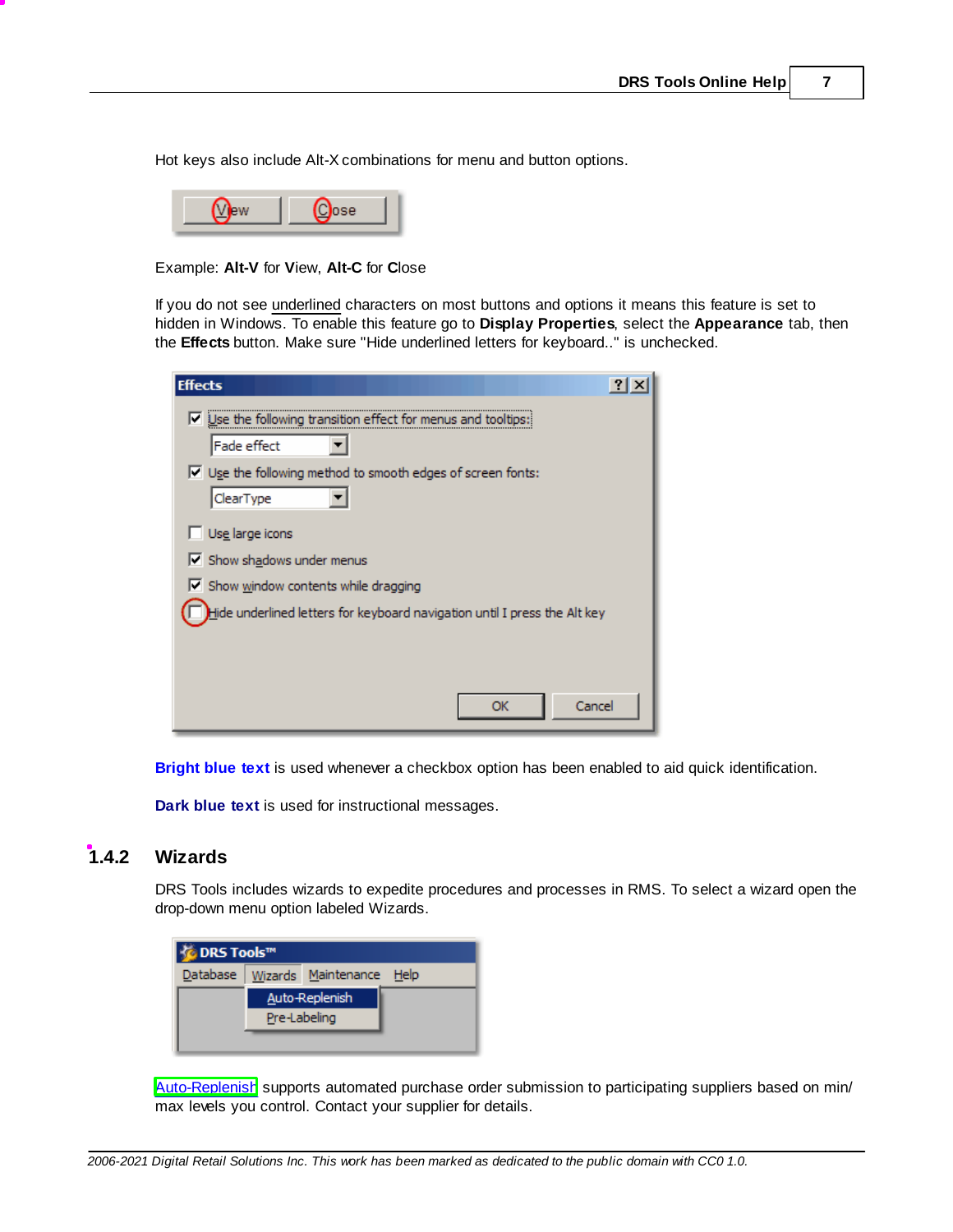[Pre-Labeling](#page-10-0) supports automated transfer of product data from RMS to participating suppliers. Contact your supplier for details.

#### <span id="page-9-0"></span>**1.4.2.1 Auto-Replenish**

This option supports suppliers who offer auto-replenishment services and a means to upload your purchase orders to their order entry system for fulfillment. This wizard will allow you to select items for inclusion in this service and adjust item reorder information to match your stocking requirements.

**NOTE:** This option will be disabled if DRS Tools is connected to an HQ database. You will need to perform this operation connected to a Store Operations database.

Suppliers interested in offering auto-replenishment services to RMS users can contact [jumpstart@digitalretailer.com](mailto:jumpstart@digitalretailer.com) for more information.

**NOTE:** Auto-replenishment requires **DRS Linker** to be installed and configured to send your data to the participating supplier. Until this setup is completed you will not be able to select a supplier. See **DRS Linker Help** for instructions.

#### **Operation**:

Select items for auto-replenishment using one or more of the search options. Mark items for inclusion and **Save**.

You can also use this wizard to remove items from an auto-replenishment service.

|          |                            | <b>Select Items for Auto-Replenish</b> |   |                                                                |  |                             |            |            |       |                              |            |        | 図                                |
|----------|----------------------------|----------------------------------------|---|----------------------------------------------------------------|--|-----------------------------|------------|------------|-------|------------------------------|------------|--------|----------------------------------|
|          | Search by Description/ILC: |                                        |   | □ Quick Scan                                                   |  |                             |            |            |       |                              |            |        |                                  |
|          |                            |                                        |   | v <all departments=""><br/><select supplier=""></select></all> |  | v <all categories=""></all> |            |            |       | v <all types=""><br/>z</all> |            |        |                                  |
|          | □ Mark All                 |                                        |   |                                                                |  |                             |            |            |       |                              |            |        | □ Marked Only □ Include Inactive |
| Mark ILC |                            | Reorder#                               | т | <b>Description</b>                                             |  | Sub Descri                  | Sub Descri | Sub Descri | Avail | <b>RSL</b>                   | <b>ROP</b> | On Ord | Price                            |
| $\Box$   |                            |                                        |   |                                                                |  |                             |            |            |       |                              |            |        |                                  |
|          | Help                       | Items:                                 |   | Selected Items:                                                |  |                             |            |            | Save  |                              | View       |        | Close                            |

**Quick Scan** -- limits searches to Item Lookup Code, Alias, or Supplier Reorder Number.

**Include Inactive** -- adds items to your list that have previously been marked as inactive.

**Marked Only** -- limits the list to only items that are already marked for auto-replenishment.

**Mark All** -- allows you to mark all items in the list view at once.

The View button allows you to view item [details](#page-11-0) on each item and edit Restock Level, Reorder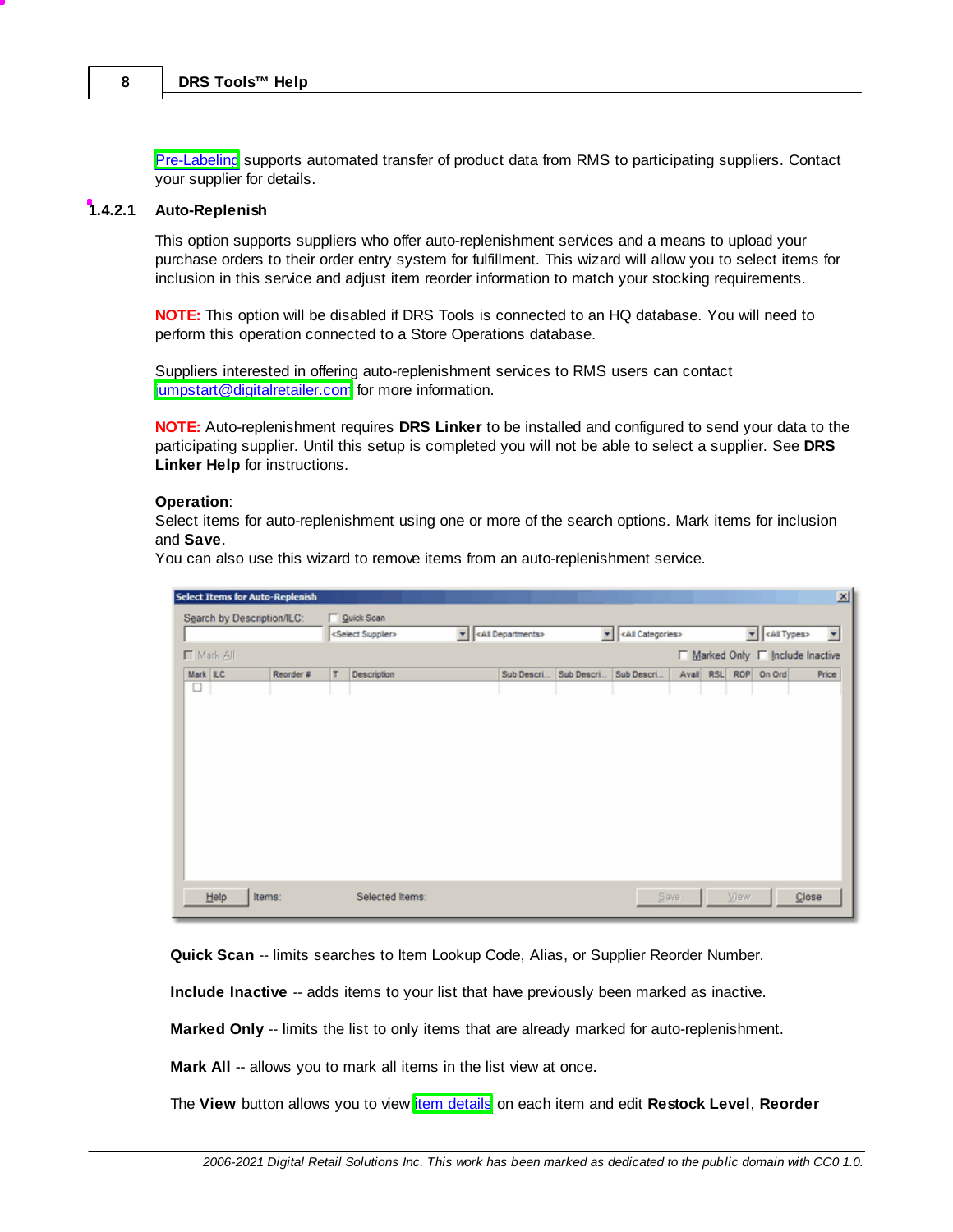#### **Point** and **Reorder #**.

**NOTE:** A valid reorder number is required to synch your data with your supplier. Items without a reorder number will be skipped during processing.

#### <span id="page-10-0"></span>**1.4.2.2 Pre-Labeling**

This option supports suppliers who offer pre-labeling services and provide a means to upload your product data for synchronization to their warehouse system. This allows you to receive products pre-labeled with your item lookup code, barcode, description, and retail price. Contact your suppliers for details.

Suppliers interested in offering pre-labeling services to RMS users can contact [jumpstart@digitalretailer.com](mailto:jumpstart@digitalretailer.com) for more information.

**NOTE:** Pre-labeling automation requires **DRS Linker** to be installed and configured to send your data to the participating supplier. See **DRS Linker Help** for instructions. Otherwise you can use this wizard to flag items for pre-labeling, then run the [Pre-labeling](#page-16-0) Report in Manager to send the data manually.

#### **Operation**:

Select items for pre-labeling using one or more of the search options. Mark items for inclusion and **Save**. You can also use this option to remove items from a pre-labeling service.

|                            |   | <b>Select Items for Pre Labeling</b> |                    |            |                                                              |       |                           |             |                           | 図     |  |
|----------------------------|---|--------------------------------------|--------------------|------------|--------------------------------------------------------------|-------|---------------------------|-------------|---------------------------|-------|--|
| Search by Description/ILC: |   |                                      |                    | Quick Scan |                                                              |       |                           |             |                           |       |  |
|                            |   |                                      |                    |            | ∼⊞<br><all depts=""><br/><select supplier=""></select></all> |       | <all categories=""></all> |             | ▼<br><all types=""></all> | ≖     |  |
|                            |   | $\Box$ Mark $\triangle$              |                    |            |                                                              |       |                           |             | $\Box$ Include Inactive   |       |  |
| Mark ILC<br>Reorder #      |   | т                                    | <b>Description</b> | Size       | Color                                                        | Brand | Avail                     | Price       |                           |       |  |
|                            | ப |                                      |                    |            |                                                              |       |                           |             |                           |       |  |
|                            |   |                                      |                    |            |                                                              |       |                           |             |                           |       |  |
|                            |   |                                      |                    |            |                                                              |       |                           |             |                           |       |  |
|                            |   |                                      |                    |            |                                                              |       |                           |             |                           |       |  |
|                            |   |                                      |                    |            |                                                              |       |                           |             |                           |       |  |
|                            |   |                                      |                    |            |                                                              |       |                           |             |                           |       |  |
|                            |   |                                      |                    |            |                                                              |       |                           |             |                           |       |  |
|                            |   |                                      |                    |            |                                                              |       |                           |             |                           |       |  |
|                            |   |                                      |                    |            |                                                              |       |                           |             |                           |       |  |
|                            |   |                                      |                    |            |                                                              |       |                           |             |                           |       |  |
|                            |   |                                      |                    |            |                                                              |       |                           |             |                           |       |  |
|                            |   | Help<br>Items:                       |                    |            | Selected Items:                                              |       | Save                      | <b>View</b> |                           | Close |  |
|                            |   |                                      |                    |            |                                                              |       |                           |             |                           |       |  |

**Quick Scan** -- limits searches to Item Lookup Code, Alias, or Supplier Reorder Number.

**Include Inactive** -- adds items to your list that have previously been marked as inactive.

**Mark All** -- allows you to mark all items in the list view at once.

The View button allows you to view item [details](#page-11-0) on each item and edit Restock Level, Reorder **Point** and **Reorder #**.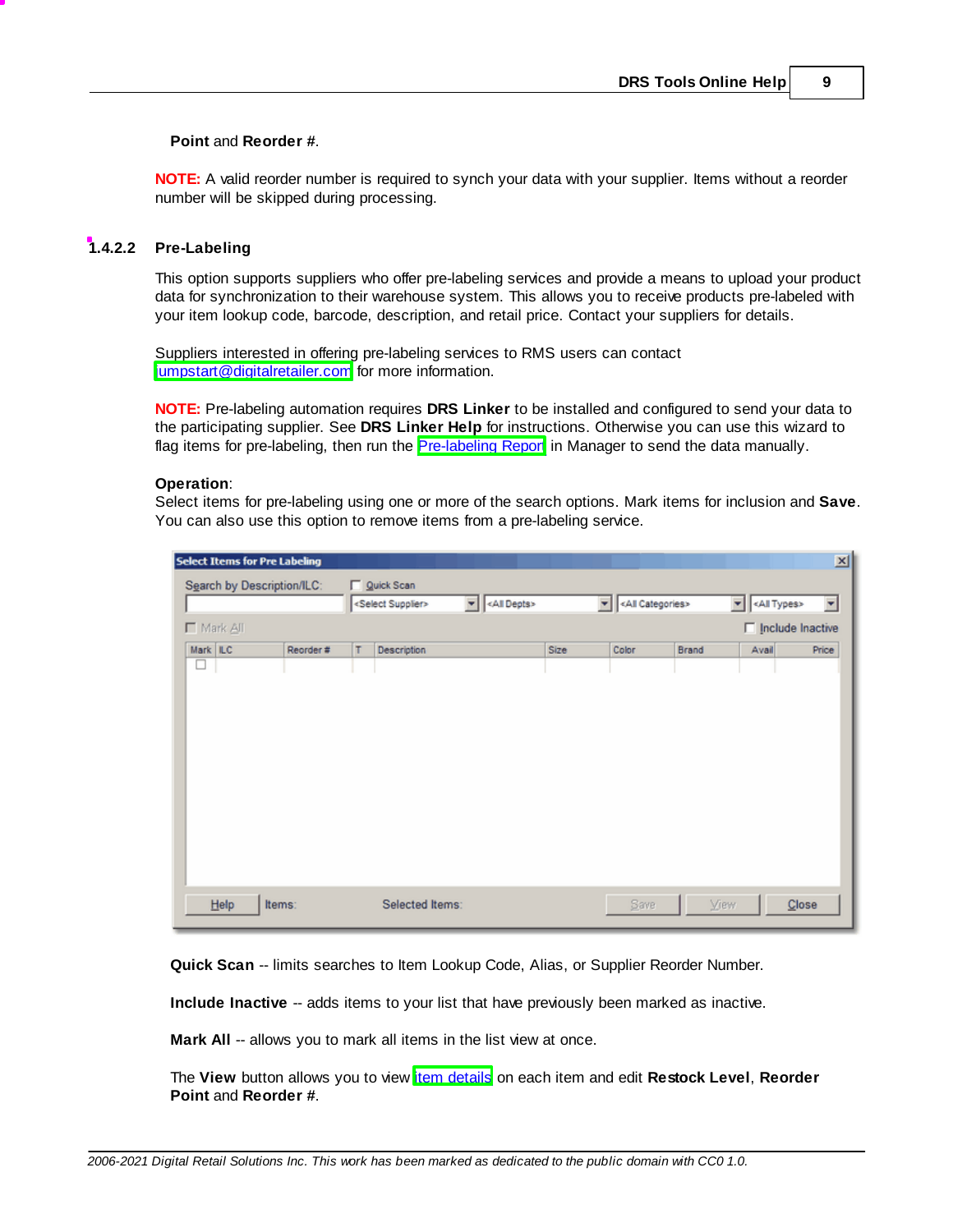**NOTE:** A valid reorder number is required to synch your data with your supplier. Items without a reorder number will be skipped during processing.

#### <span id="page-11-0"></span>**1.4.2.3 Item Details**

**View** displays all critical item information on one screen. Any editable fields will be shown with a white background.

| <b>Item Details</b> |                                                      |                       |                |             | $\vert x \vert$                          |
|---------------------|------------------------------------------------------|-----------------------|----------------|-------------|------------------------------------------|
| <b>ILC</b>          | <b>RUTI0030</b>                                      | On Hand               | $\overline{2}$ | Sale Price  |                                          |
| Description         | MR. TUFFY 26X1.75/2.125" BRN                         | Committed             | $\overline{0}$ | Price       | \$19.99                                  |
| Ext. Desc.          | 人                                                    | Available             | $\overline{2}$ | Price A     | \$0.00                                   |
|                     |                                                      | On Order              | $\mathbf 0$    | Price B     | \$0.00                                   |
| <b>Size</b>         | 26X1.75/2.125                                        | Trnsfer Out           | $\overline{0}$ | Price C     | \$0.00                                   |
| Color               | <b>BROWN</b>                                         | Offline               | $\overline{0}$ | <b>MSRP</b> | \$0.00                                   |
| <b>Brand</b>        | <b>MR. TUFFY</b>                                     | Received/<br>Not Cmtd | $\mathbf{0}$   | Cost        | \$8.54                                   |
| Department          | <b>Rubber Goods</b>                                  | <b>UoM</b>            | PR             | Margin      | 57.3%                                    |
| Category            | Tires & Parts                                        | Parent Item           |                |             | Qty                                      |
| Item Type           | 3 <sup>1</sup><br>RQP<br><b>RSL</b><br>Standard      |                       |                |             | 1 Last Recvd 07/19/05 Last Sold 08/08/05 |
| Barcode             | <b>Bin</b><br>Code 128A<br>▾╎                        |                       | Member Of      |             |                                          |
| <b>Discount</b>     | None                                                 | Reorder#              | 87226          |             |                                          |
| <b>Notes</b>        | Tire liner, Mr. Tuffy 41602, 26 x 1.75/2.125", brown |                       |                |             |                                          |
| Help                |                                                      |                       |                | Save        | $\overline{\text{Close}}$                |

**RSL** -- restock level is the quantity of units you will want to stock when an auto-replenishment order is generated. Example: If the restock level is 3 and the reorder point is 1, and the current quantity on hand has dropped to zero, the suggested reorder would be 3 units.

**ROP** -- reorder point is the minimum number of units required before a purchase order will be generated for **Auto-Replenish**.

**Reorder #** -- supplier reorder number is required for **[Auto-Replenish](#page-9-0)** and **[Pre-Labeling](#page-10-0)** to synch your item lookup codes with your suppliers.

If you click on the On Order ellipsis you can drill down to view purchase order information.

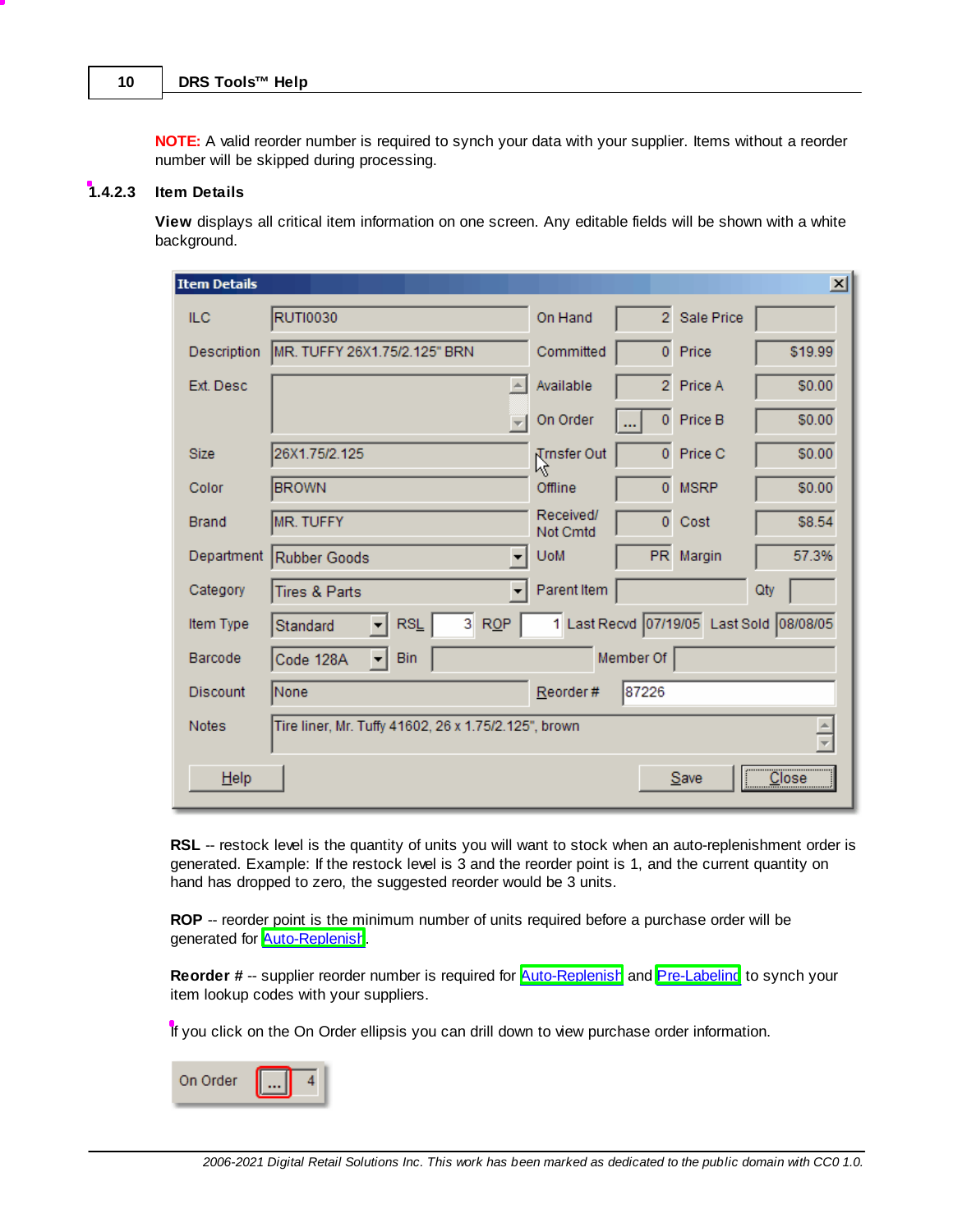|     | Item 01043 is on following PO's (1) |            |             |                                      |
|-----|-------------------------------------|------------|-------------|--------------------------------------|
| Qty | PO Number                           | PO Date    | Date Placed | Date Regd.                           |
| 4   | 0000958                             | 01/24/2006 |             | 01/24/2006                           |
|     |                                     |            |             |                                      |
|     |                                     |            |             |                                      |
|     |                                     |            |             |                                      |
|     |                                     |            |             |                                      |
|     |                                     |            |             |                                      |
|     |                                     |            |             |                                      |
|     |                                     |            |             |                                      |
|     |                                     |            |             |                                      |
|     |                                     |            |             |                                      |
|     |                                     |            |             |                                      |
|     | Help                                |            |             | $\overline{\overline{\text{Close}}}$ |

#### <span id="page-12-0"></span>**1.4.3 Maintenance**

DRS Tools includes maintenance tools to expedite procedures and processes in RMS. To select a tool open the drop-down menu called Maintenance.

| © DRS Tools™     |  |                  |  |  |  |  |  |  |  |
|------------------|--|------------------|--|--|--|--|--|--|--|
| Database Wizards |  | Maintenance Help |  |  |  |  |  |  |  |
|                  |  | Delete Customers |  |  |  |  |  |  |  |
|                  |  | Delete Items     |  |  |  |  |  |  |  |
|                  |  | Mark Inactive    |  |  |  |  |  |  |  |
|                  |  |                  |  |  |  |  |  |  |  |

Delete [Customers](#page-12-1) allows you to remove customer accounts that were added but never used. This option is only available for single store users and cannot be used in multi-store environments running HeadQuarters.

[Delete](#page-13-0) Items allows you to remove items that were added but never used. This option is only available for single store users and cannot be used in multi-store environments running HeadQuarters.

Mark [Inactive](#page-14-0) allows you to generate a list of items which are no longer active in your database and mark those items inactive. Inactive items do not list in normal RMS searches or reports. Inactive items should be retained in your database to validate customer purchase histories or provide sales analysis for past periods.

#### <span id="page-12-1"></span>**1.4.3.1 Delete Customers**

If you add or import customers into your RMS database that are never used, you can use this option to mass delete those accounts. The default cut-off date lists customers added 3 years ago with no activity since added.

**NOTE:** In an HQ environment this option will be disabled since deletions would need to be synchronized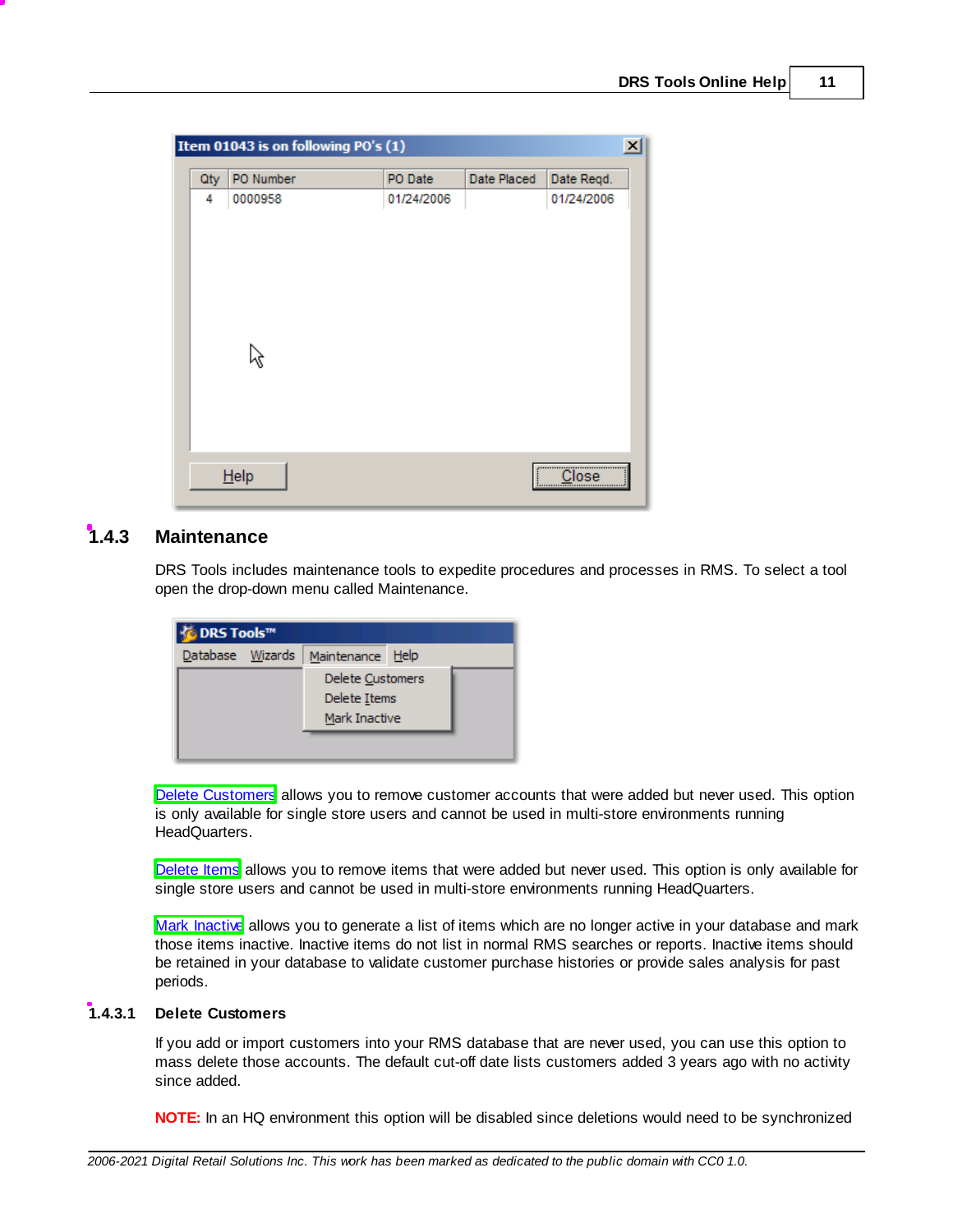between locations and activity may have occured at one location but not another. For this reason RMS does not allow deletions of global customers in an HQ environment.

The **Delete Customers** task in DRS Tools allows you to view customer accounts for deletion and quickly mark them for processing.

Deletion candidates are customer accounts with:

- no sales transactions or order activity
- a creation date before the cut-off date

The default cut-off date is three years from today. You can modify this date to list more recent candidates if desired.

#### **Operation**:

Press F5 to view all candidates based on cut-off date. Select customers for deletion by marking entries in the checkbox column and click **Delete**.

| <b>Delete Customers</b> |                  |            |                       |                          |                       |                                                                        |                               |           |     |          | 페     |
|-------------------------|------------------|------------|-----------------------|--------------------------|-----------------------|------------------------------------------------------------------------|-------------------------------|-----------|-----|----------|-------|
| Search by Acct #:       |                  |            | Quick Scan            |                          |                       | Deletion candidates are customers with no activity and created before: |                               |           |     |          |       |
|                         |                  |            | <all states=""></all> | $\overline{\phantom{a}}$ | <all cities=""></all> |                                                                        | $\blacksquare$ Zip Code       |           |     | 03/25/05 | ≖     |
| □ Mark All              |                  |            |                       |                          |                       |                                                                        |                               |           |     |          |       |
| Delete Acct#            | <b>Last Name</b> | First Name | Company               |                          | Address               |                                                                        | City                          | <b>ST</b> | Zip | Phone    |       |
|                         |                  |            |                       |                          |                       |                                                                        |                               |           |     |          |       |
|                         |                  |            |                       |                          |                       |                                                                        |                               |           |     |          |       |
|                         |                  |            |                       |                          |                       |                                                                        |                               |           |     |          |       |
|                         |                  |            |                       |                          |                       |                                                                        |                               |           |     |          |       |
|                         |                  |            |                       |                          |                       |                                                                        |                               |           |     |          |       |
|                         |                  |            |                       |                          |                       |                                                                        |                               |           |     |          |       |
|                         |                  |            |                       |                          |                       |                                                                        |                               |           |     |          |       |
|                         |                  |            |                       |                          |                       |                                                                        |                               |           |     |          |       |
|                         |                  |            |                       |                          |                       |                                                                        |                               |           |     |          |       |
|                         |                  |            |                       |                          |                       |                                                                        |                               |           |     |          |       |
|                         |                  |            |                       |                          |                       |                                                                        |                               |           |     |          |       |
| Help                    | Customers:       |            | Selected:             |                          |                       |                                                                        | Press F5 to refresh the list. |           |     | Delete   | Close |
|                         |                  |            |                       |                          |                       |                                                                        |                               |           |     |          |       |

#### <span id="page-13-0"></span>**1.4.3.2 Delete Items**

If you add or import items into your RMS database that are never used, you can use this option to mass delete those entries. The default cut-off date lists items added 1 years ago with no activity since added.

**NOTE:** In an HQ environment this option will be disabled since deletions would need to be synchronized between locations and activity may have occured at one location but not another. For this reason you should not delete items in an HQ environment unless they were just added and have not been distributed to the stores. However, you can use Mark [Inactive](#page-14-0) with your HQ database to prevent items from appearing in standard searches and reports.

The **Delete Items** task in DRS Tools allows you to view items for deletion and quickly mark them for processing.

Deletion candidates are items with:

- no sales, refunds, adjustments, transfers, or purchase order activity
- a creation date before the cut-off date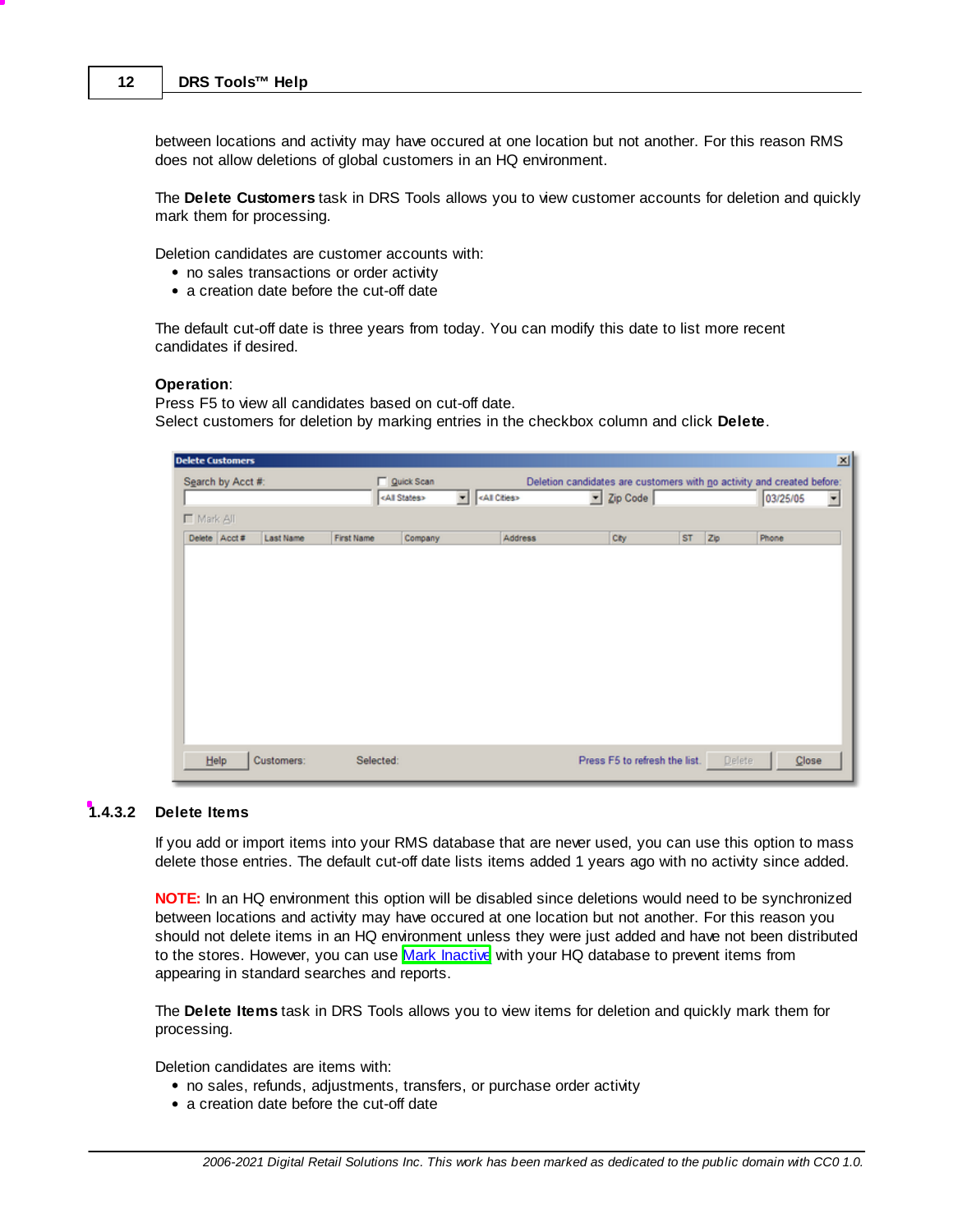The default cut-off date is one year from today. You can modify this date to list more recent candidates if desired.

#### **Operation**:

Press F5 to view all candidates based on cut-off date.

Select items for deletion by using one or more of the search options, then mark entries in the checkbox column, and click **Delete**.

| <b>Delete Items</b>                      |                                                                             |                                                                                                                                 |                        | <b>x</b>                                        |
|------------------------------------------|-----------------------------------------------------------------------------|---------------------------------------------------------------------------------------------------------------------------------|------------------------|-------------------------------------------------|
| Search by Description/ILC:               | Quick Scan<br><all departments=""><br/>회<br/><all suppliers=""></all></all> | Deletion candidates are items with zero on hand, no sales or PO activity and created before:<br><all categories=""><br/>≂</all> | - <all types=""></all> | 103/25/07<br>$\overline{ }$                     |
| □ Mark All □ Remove matrix class orphans |                                                                             |                                                                                                                                 |                        | □ Exclude NI □ Inactive Only □ Include Inactive |
| Delete LC<br><b>Description</b><br>т     | Size                                                                        | Color<br>Brand                                                                                                                  | Created                | Last Recd Last Sold<br>Price                    |
|                                          |                                                                             |                                                                                                                                 |                        |                                                 |
| Items:<br>Help                           | Selected Items:                                                             | Press F5 to refresh the list.                                                                                                   | Delete                 | Close<br>Улем                                   |

**Remove matrix class orphans** -- enable this checkbox to remove matrix class items if all components in the matrix have been deleted. Matrix class items in RMS are the M codes that contain a list of the matrix components.

#### <span id="page-14-0"></span>**1.4.3.3 Mark Inactive**

Over time some of your items will be discontinued and need to be purged from your system. If a product is associated with any sales activity you should *not* delete the item, but mark it inactive instead. This ensures the purchase history for each customer is retained. Otherwise a blank entry will appear under the customer's purchases indicating an item has been deleted. To prevent this from happening we suggest you disable the Delete option in Manager and use this tool exclusively to process your old and discontinued items.

**NOTE:** In an HQ environment this option will be disabled if DRS Tools is connected to a store database. You will need to perform this operation connected to an HQ database.

The **Mark Inactive** task in DRS Tools allows you to view items for inactive/delete action and quickly mark them for processing.

Inactive candidates are those items with:

- zero stock on hand
- no sales or purchase order activity since the cut-off date

The default cut-off date is one year from today. You can change the date to view more recent candidates.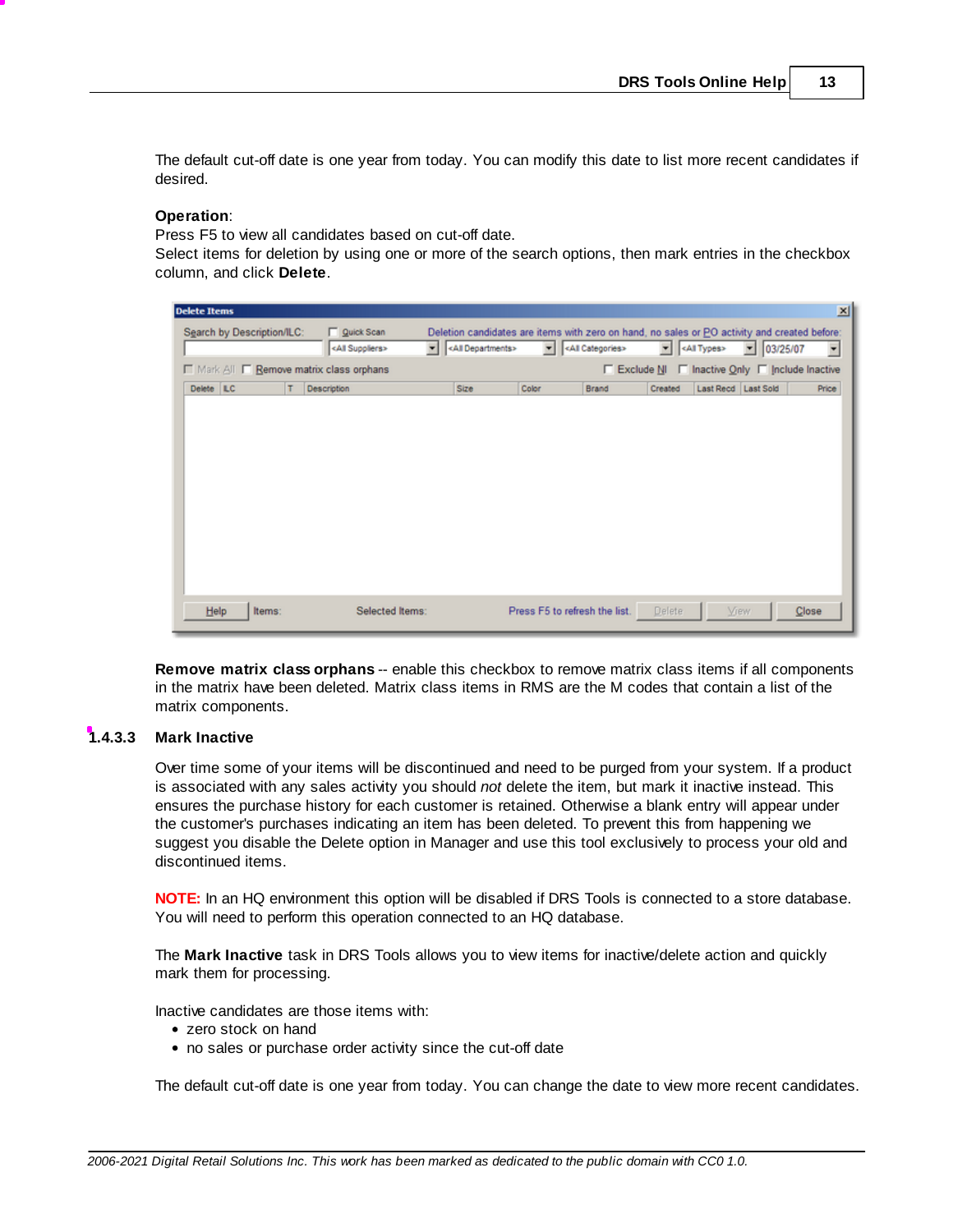#### **Operation**:

Select items to mark inactive using one or more of the search options. Mark items for inclusion and click **Save**.

You can also use this wizard to return inactive items to service.

| $\times$                                                                                                                          |
|-----------------------------------------------------------------------------------------------------------------------------------|
| Inactive candidates are items with zero on hand and no sales or PO activity since:                                                |
| $\overline{\phantom{a}}$<br>04/18/08                                                                                              |
| □ Mark All □ Enable Not available on PO Remove: □ Class orphans □ Available on web □ Exclude NII Inactive Only □ Include Inactive |
| Last Recd Last Sold<br><b>Price</b>                                                                                               |
|                                                                                                                                   |
|                                                                                                                                   |
|                                                                                                                                   |
|                                                                                                                                   |
|                                                                                                                                   |
|                                                                                                                                   |
|                                                                                                                                   |
|                                                                                                                                   |
|                                                                                                                                   |
|                                                                                                                                   |
|                                                                                                                                   |
| Close                                                                                                                             |
|                                                                                                                                   |

**Enable Not available on PO** -- enable this checkbox to flag the inactive items so they cannot be placed on future purchase orders (Item Properties, Options tab).

**Remove: Class orphans** -- enable this checkbox to remove matrix class items if all components in the matrix have been marked Inactive. Matrix class items in RMS are the M codes that contain a list of the matrix components.

**Remove: Available on web** -- enable this checkbox to remove the web status flag (Item Properties, Options tab).

**NOTE:** Deletions should be disabled in an HQ environment since item deletions cannot be sent down to the store on a worksheet. Also, an item may have activity at one location and not at another. For this reason you should only mark items inactive in an HQ environment. The Inactive flag is passed down to the store level with a worksheet 250 (for items recently changed).

#### <span id="page-15-0"></span>**1.4.3.4 Item Details**

**View** displays all critical item information on one screen. Any editable fields will be shown with a white background.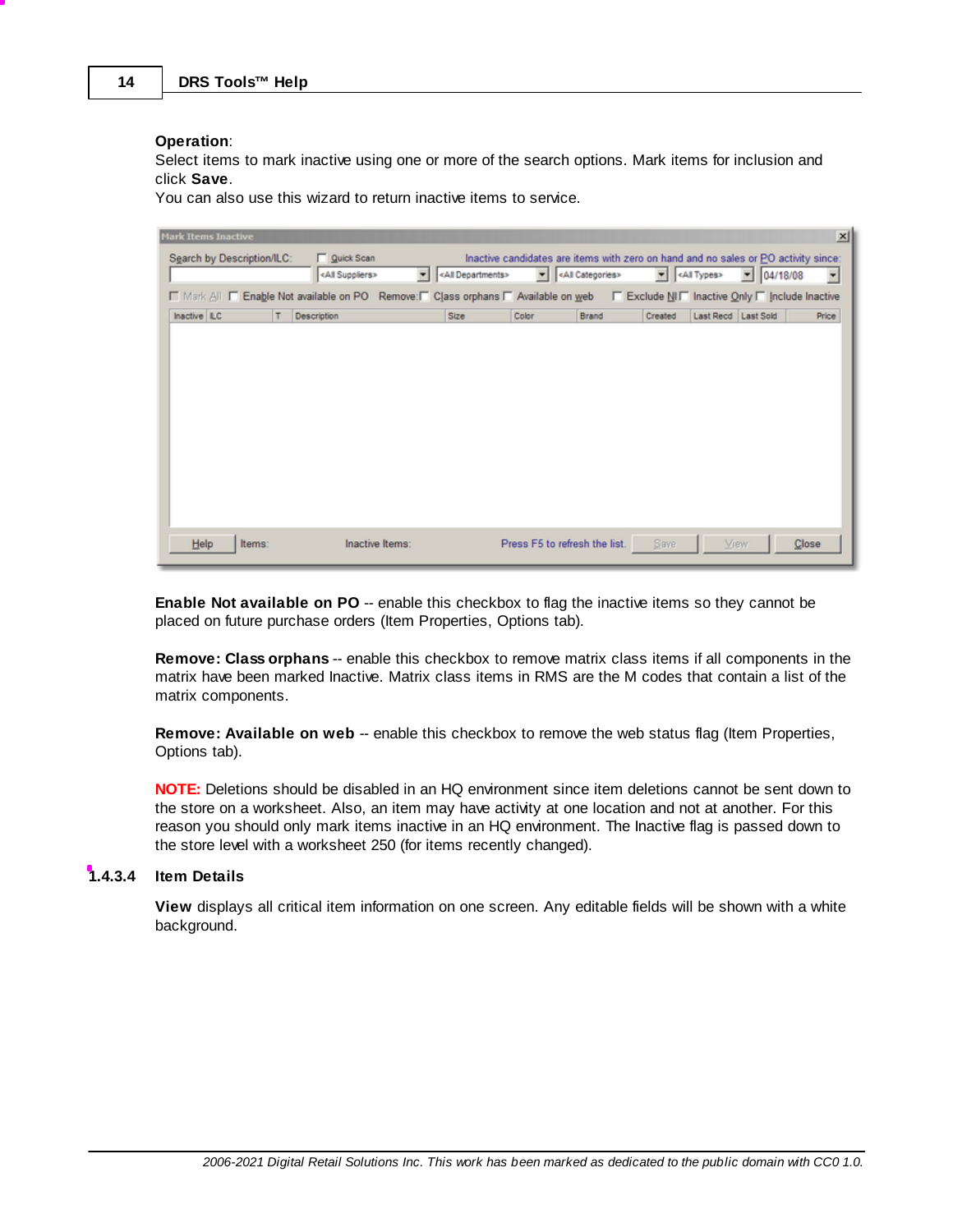| <b>Item Details</b> |                                                                                                 |                       |                |                            | $\vert x \vert$                          |
|---------------------|-------------------------------------------------------------------------------------------------|-----------------------|----------------|----------------------------|------------------------------------------|
| ILC.                | 100729                                                                                          | On Hand               | $\mathbf{0}$   | Sale Price                 |                                          |
| Description         | DIAMANTE PRO 700X23 YELLOW                                                                      | Committed             | $\overline{0}$ | Price                      | \$59.99                                  |
| Ext. Desc.          |                                                                                                 | Available             | $\overline{0}$ | Price A                    | \$0.00                                   |
|                     |                                                                                                 | On Order              | $\mathbf{0}$   | Price B                    | \$0.00                                   |
| <b>Size</b>         | 700X23C                                                                                         | <b>Trnsfer Out</b>    | $\Omega$       | Price C                    | \$0.00                                   |
| Color               | Yellow                                                                                          | Offline               |                | 0 <sup>1</sup> MSRP        | \$0.00                                   |
| <b>Brand</b>        | <b>VITTORIA</b>                                                                                 | Received/<br>Not Cmtd | $\overline{0}$ | Cost                       | \$22.50                                  |
| Department          | Rubber Goods                                                                                    | <b>UoM</b>            |                | Margin                     | 62.5%                                    |
| Category            | <b>Tires &amp; Parts</b>                                                                        | Parent Item           |                |                            | Qty                                      |
| Item Type           | RQP<br>$\overline{0}$<br><b>RSL</b><br>Standard                                                 |                       |                |                            | 0 Last Recvd 05/22/04 Last Sold 01/06/05 |
| Barcode             | <b>Bin</b><br>Code 128A<br>▾╎                                                                   |                       |                | Member Of DIAMANTE PRO (M) |                                          |
| <b>Discount</b>     | None                                                                                            | Reorder#              | 0332123        |                            |                                          |
| <b>Notes</b>        | Clincher tire, Vittoria "Diamante Pro", 700C, 23mm width, 130psi, Kevlar bead, yellow,<br>210gm |                       |                |                            |                                          |
| Help                |                                                                                                 |                       |                |                            | <u></u><br>Close                         |

### <span id="page-16-0"></span>**1.4.4 Reports**

To view any reports included with DRS Tools, run **Manager**, and select **Reports**, **Custom**. These reports will display the data being sent to your trading partners when **DRS Linker** is setup to transmit this information. You can also use these reports to manual send data by running the report and selecting the export icon in the report toolbar.

Reports include:

- Auto-Replenish Report
- Pre-Labeling Report

Run each report to view the details.

## <span id="page-16-1"></span>**1.5 Contact Info**

#### **Digital Retail Solutions Contact Information**

[info@digitalretailer.com](mailto:info@digitalretailer.com)

**Mailing Address:** Digital Retail Solutions Inc. 2014 Electric Rd PMB 205